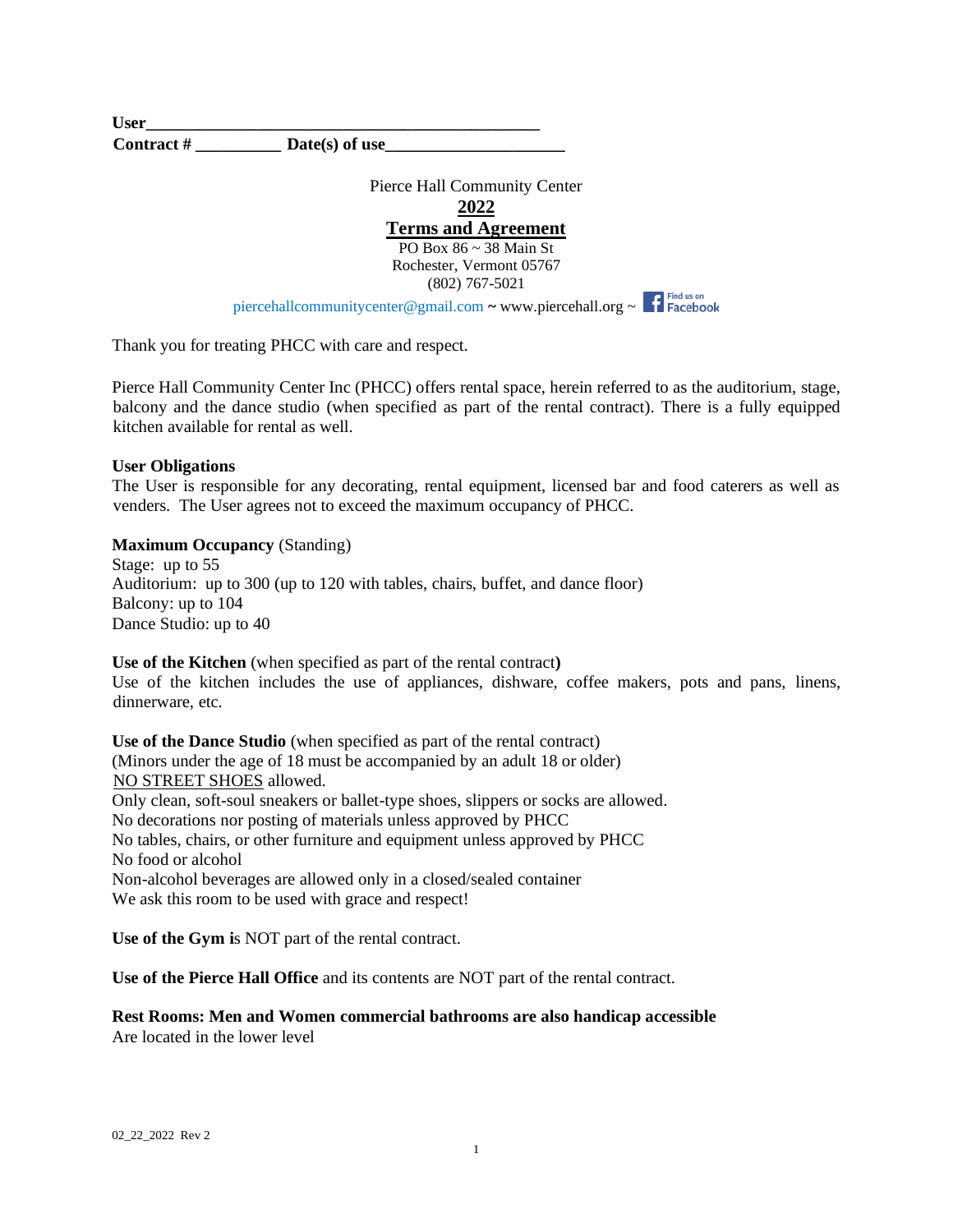# **Decorations and Posting Materials**

No permanent nor lasting changes may be made to the structure of the building.

To preserve the beauty and value of PHCC, users shall only use fireproof (VT NFFPA compliant) decorations that do not harm the building's finish in any way. This includes but is not limited to the use of tape (of any kind), nails, thumbtacks, stick pins or any type of glue-based adhesive, which are not permitted to come in contact with the building's surfaces. There is a picture rail with hooks located at the top of the auditorium's walls that can be used to hang decorations from.

No confetti may be used in PHCC.

# After the Event (Clean-up to be completed by noon the following day)

At the conclusion of the event, PHCC shall be free of all decorations. All food, recycling, compost, trash, dirt and debris shall be removed. And floors dust mopped, and spot cleaned with clear water. All items (audio equipment, chairs, tables, etc) returned to their designated places within the hall and building. If the kitchen is used, the cookware and dinnerware used will be washed and returned to their designated place. Soiled linens and kitchen towels will be left in kitchen. PH will launder unless other arrangements are made

Any damage costs caused by the User, their guests, caterer, other hired help or by the decorations will be collected from the User.

# **Minors**

Minors 18 years and under in PHCC must be accompanied by and supervised by an adult.

# **Noise and Sound Levels** • **Event End Time**

In consideration of our neighbors, we ask that noise and sound levels be maintained at a reasonable volume. Staff on duty will be authorized to lower these levels as they deem necessary. Events will end no later than 11:00 PM.

# **Parking**

Parking is available along Route 100, around The Park and (when not in use) the Rochester School, the Federated Church, and the Town Office parking lots.

#### **No Smoking**

Smoking is not permitted inside the building. There are smoking posts located outside PHCC for those wishing to smoke. Cigarette butts are not to be left on the ground.

#### **No Flame Candles or Open Flames**

Neither flame candles nor open flames are allowed anywhere in PHCC. Battery-operated tea and candle lights are permitted. The only exception is chafing fuel used to keep food warm in the auditorium. (No chafers allowed in balcony, stage or dance studio).

#### **Alcoholic Beverages** (not allowed in the dance studio)

Alcohol can only be served by a Vermont Department of Liquor Control (VDLC) licensed bar caterer or with a license acquired from the VDLC. A certified bartender does not qualify. No BYOB.

Prior to the event, PH must have copies of the bar's Caterer's License as well as the specific event Request to Cater Permit and/or any other special event VDLC license.